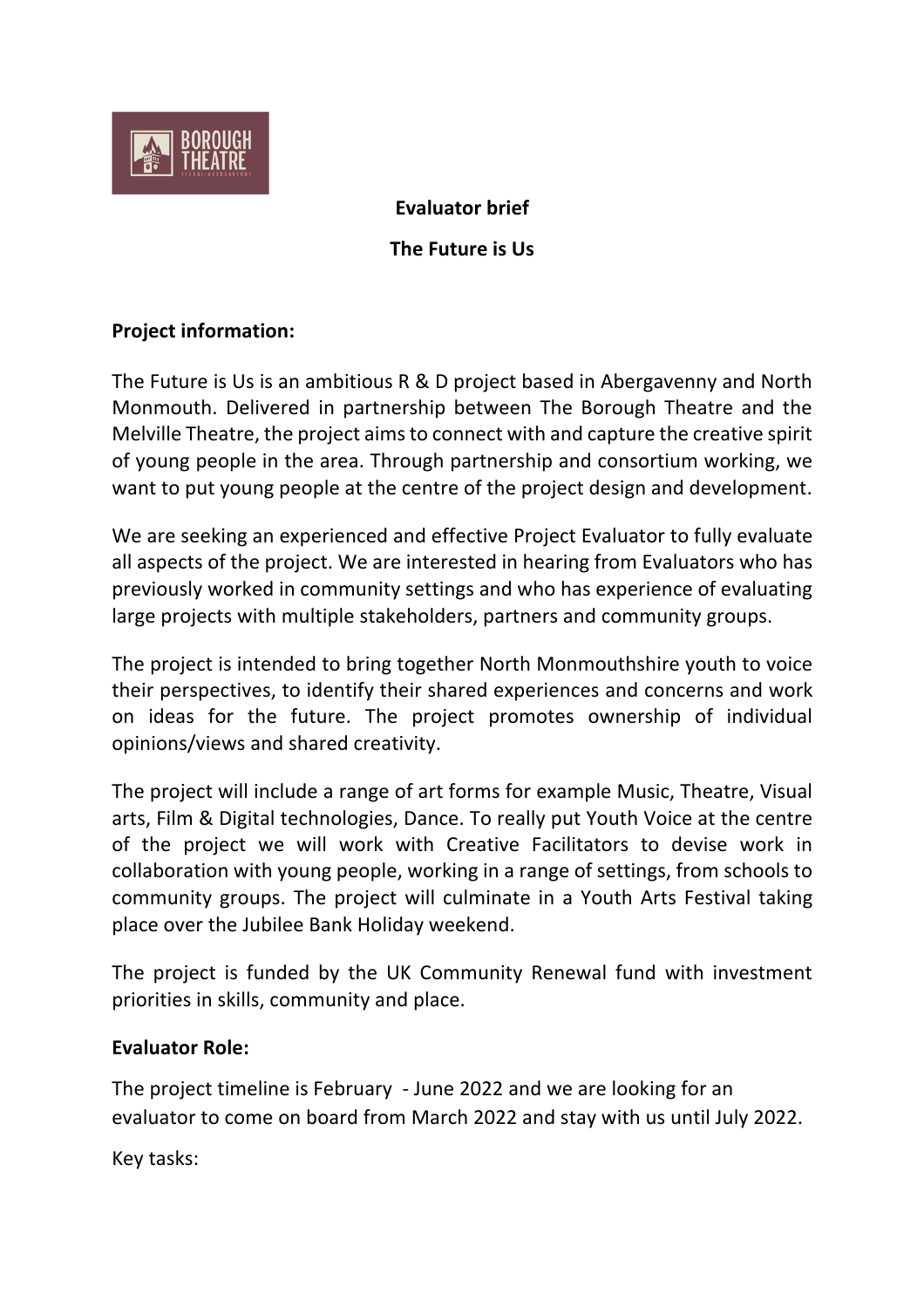- To evaluate the project against the outcomes and outputs envisaged by the UK government Community Regeneration scheme and report on how the project can develop under this future UK government schemes.
- To design a thorough evaluation frame work for the project and to put this in place from March onwards
- To communicate effectively with all involved in the project: Project Producer/Creative Facilitators, Schools and Community Groups/project partners and others
- To build a picture of the project as a whole, creating a narrative around the process, keeping the project outcomes in focus throughout
- To write a final report of the project, including a narrative of the process, facts and figures, and recommendations for future projects and funding.

# **Essential criteria:**

- Experience of evaluating large scale participant led youth & community activity
- Experience of the arts funding landscape and of the criteria for reporting on grants
- Excellent communicator
- Ability to listen to and engage with a range you participants, creative practitioners and partners
- Experience in and broad understanding of and commitment to voluntary and amateur arts activity
- Knowledge of the UK Community Renewal Fund or other UK Government funding assessment and reporting criteria
- Knowledge and experience of the Welsh arts/cultural sector and infrastructure
- Mobility to travel around North Monmouthshire
- Willingness to work weekends and evenings when necessary
- Knowledge of and ability to work within existing safeguarding policies and procedures

#### **Desirable criteria:**

• The ability to speak and communicate in the Welsh language